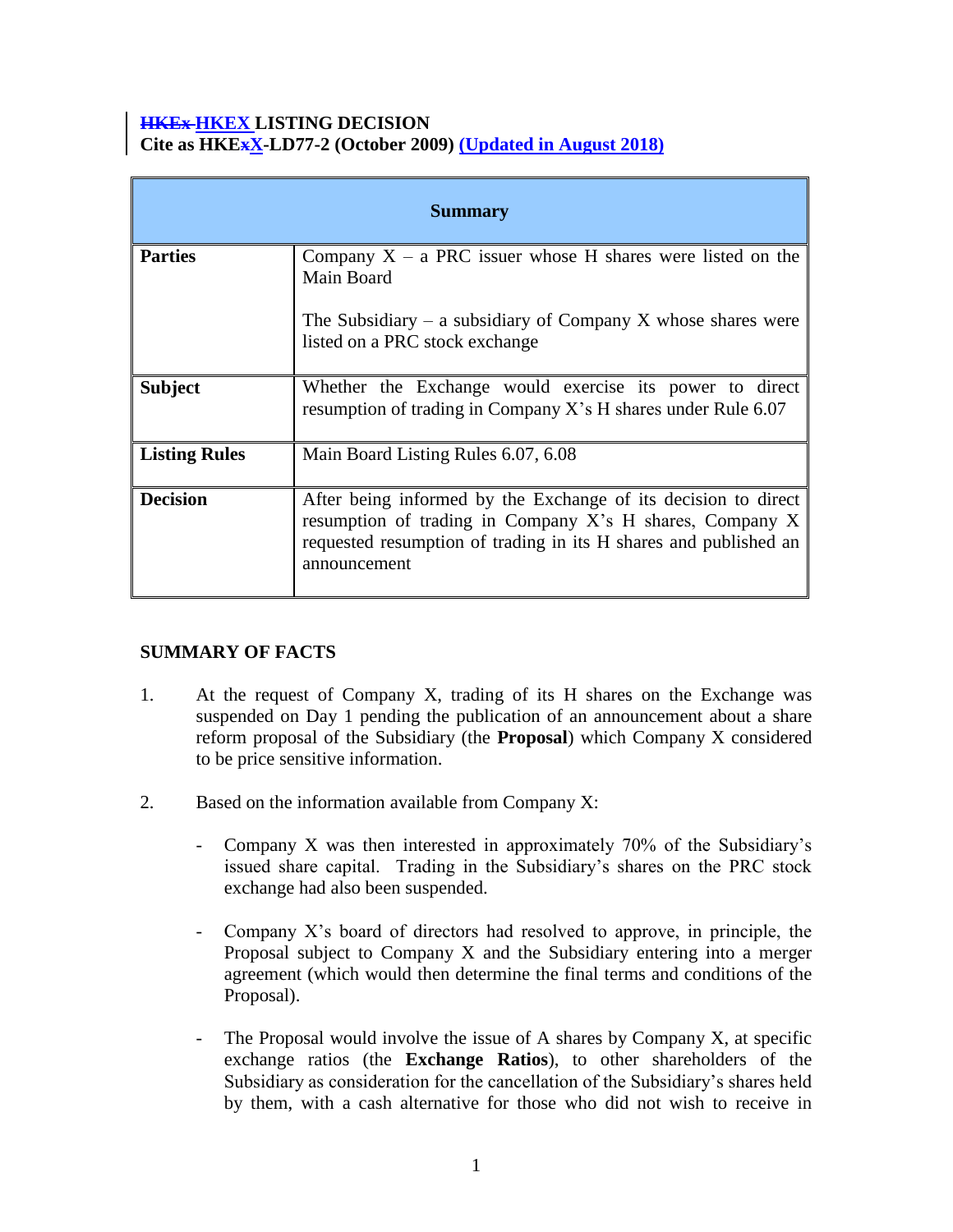whole or in part the A Shares. The A Shares would be listed on a PRC stock exchange subject to the approval of relevant regulatory authorities. The Proposal's implementation would result in the merger of the Subsidiary with Company X.

- 3. Following the suspension of trading in its H shares, Company X published an announcement (the **Announcement**) about the Proposal. The Announcement contained the Proposal's salient features including the preliminary Exchange Ratios and cash alternative amounts and their effects.
- 4. The Announcement stated that trading in Company X's H shares would continue to be suspended pending the release of an announcement of the signing of the relevant merger agreement and the determination of the Exchange Ratios. Company X also made a submission to the Exchange requesting continued suspension of trading in its H shares because:
	- The Subsidiary had to comply with PRC law and regulations, including consulting its shareholders during a period of 10 days following the release of the announcement concerning the Proposal and trading in the Subsidiary's shares on the PRC stock exchange would remain suspended during this period. The Exchange Ratios and cash alternative amounts would be determined and fixed upon completion of the consultation. The Exchange Ratios and cash alternative amounts disclosed in the Announcement were preliminary proposals only and were subject to change.
	- Continued suspension of trading in the shares of the Subsidiary prior to completion of the consultation period complied with the relevant PRC laws and regulations in relation to share reforms. Company X was of the view that as the Proposal would involve the issue of A Shares by Company X, any fluctuation in the market price of its H shares prior to the resumption of trading of the Subsidiary's shares on the PRC stock exchange would affect the Exchange Ratios and cash alternative amounts, and in turn the chance of success of the Proposal.

## **ISSUE**

5. Whether the Exchange would direct resumption of trading of Company X's H shares under Rule 6.07.

# **APPLICABLE LISTING RULES OR PRINCIPLES**

6. Rule 6.01 provides that the Exchange may suspend dealings in any securities and impose such conditions as it thinks fit if it considers it necessary for the protection of investors or the maintenance of an orderly market.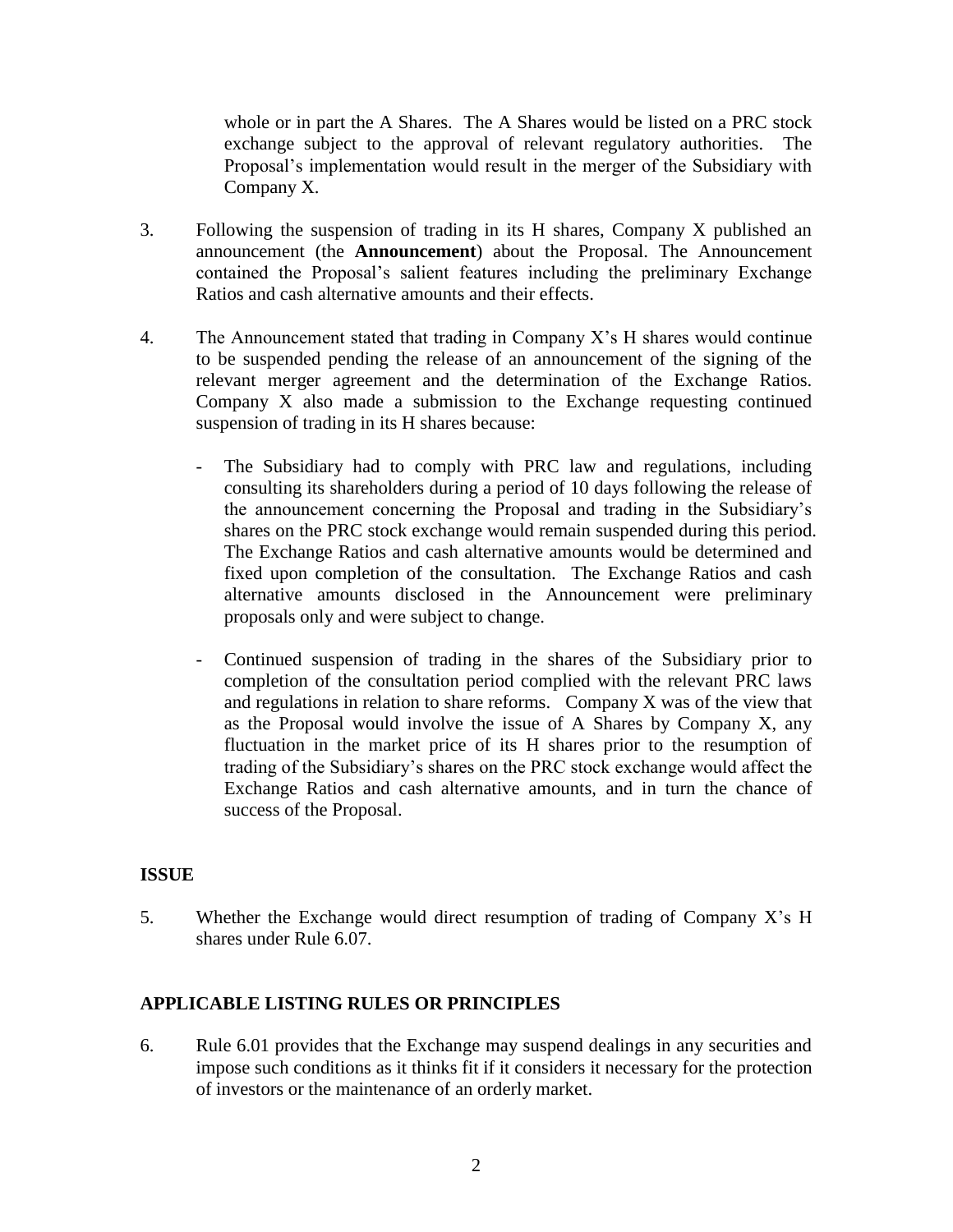7. Rule 6.05 provides that:

 The duration of any suspension should be for the shortest possible period. It is the responsibility of the issuer of securities suspended from trading to ensure that trading in its securities resumes as soon as practicable following the publication of an appropriate announcement in accordance with Rule 2.07C or when the specific reasons given by the issuer in support of its request for a suspension of trading in its securities, pursuant to Rule 6.02, no longer apply.

- *Note:(1) The Exchange is under an obligation to maintain a orderly and fair market for the trading of all Exchange listed securities and listed securities should be continuously traded save in exceptional circumstances*
	- *(2) The Exchange considers that the continuation of any suspension beyond such period as is absolutely necessary denies reasonable access to the market and prevents its proper functioning.*
- 8. Rule 6.06 provides that:

Where trading has been suspended the issuer of the relevant securities shall notify the Exchange of:

- (1) any change in circumstances affecting the reasons provided to the Exchange in support of the suspension pursuant to Rule 6.02; and
- (2) any additional reasons which the issuer wishes the Exchange to take into account in the Exchange's determination whether or not the suspension of dealing in the issuer's securities should be continued.
- *Note: (1) It is the responsibility of the issuer of the suspended securities to provide the Exchange with all relevant information, which is within the knowledge of issuer, to enable the Exchange to take an informed decision whether or not the suspension of trading in that issuer's securities continues to be appropriate.*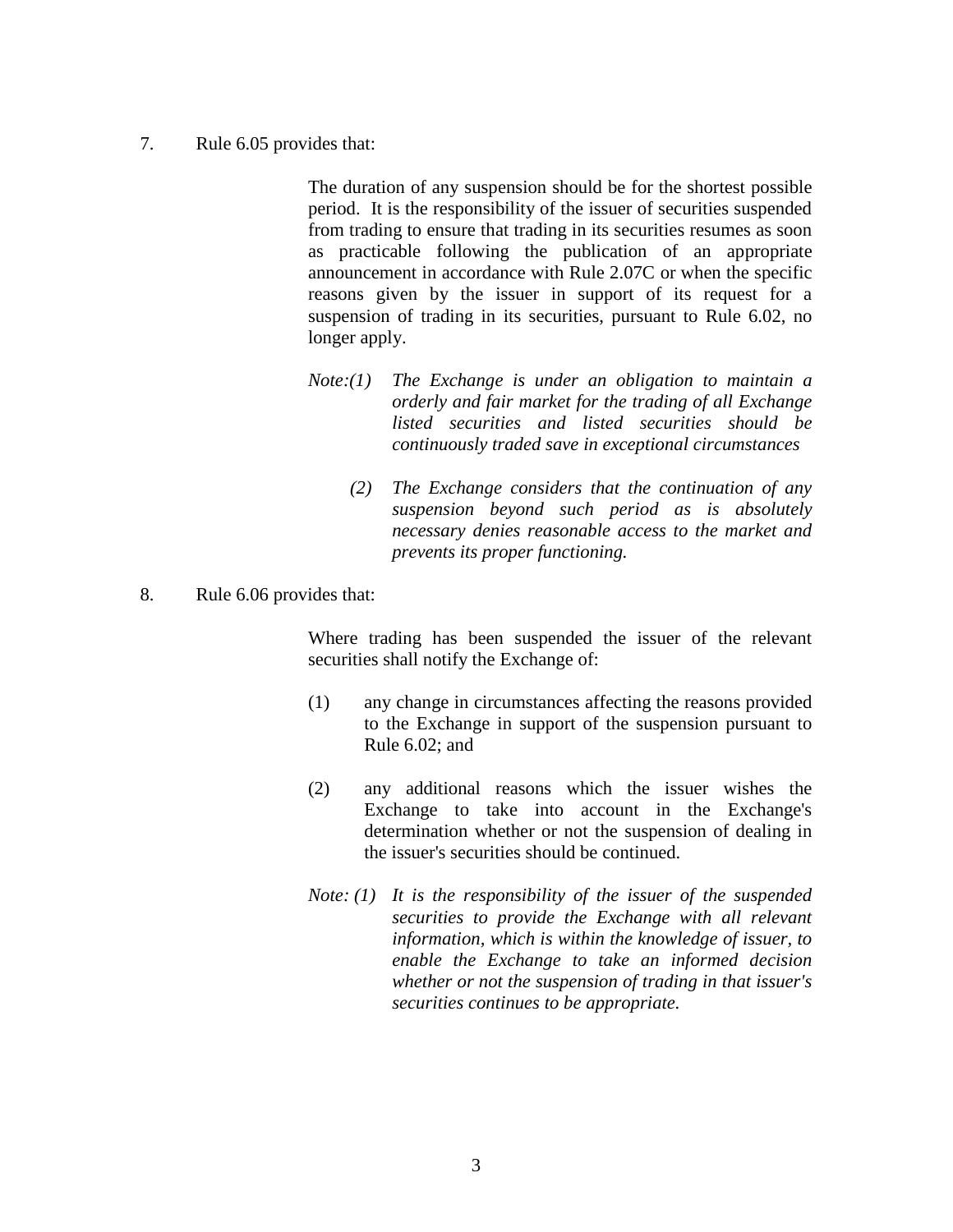#### 9. Rule 6.07 provides that:

The Exchange shall have the power to direct the resumption of trading of suspended securities. In particular the Exchange may:

- (1) require a listed issuer to publish an announcement, in such terms and within such period as the Exchange shall in its discretion direct, notifying the resumption of trading in the issuer's suspended securities, following the publication of which the Exchange may direct resumption of trading; and/or
- (2) direct a resumption of trading following the publication of an announcement by the Exchange notifying the resumption of trading in the suspended securities.

### 10. Rule 6.08 provides that:

The power conferred upon the Exchange's power under by Rrule 6.07 shall not be exercised without first giving the issuer of the suspended securities the opportunity of being heard in accordance with Rule 2B.07(6)be subject to the review process set out in rule 2B.06. At any hearing in connection with a direction pursuant to Rule 6.07, the burden shall be on the An issuer opposing the resumption of trading in its securities has the burden ofto satisfying the Exchange that a continued trading halt or suspension would be appropriate.

- *Note :(1) The Exchange is under an obligation to maintain an orderly and fair market for the trading of all Exchange listed securities and listed securities should be continuously traded save in exceptional circumstances.*
	- *(2) The Exchange considers that the continuation of any trading halt or suspension beyond such period as is absolutely necessary denies reasonable access to the market and prevents its proper functioning.*
	- *(3) See Practice Note 11.*

(Updated in August 2018)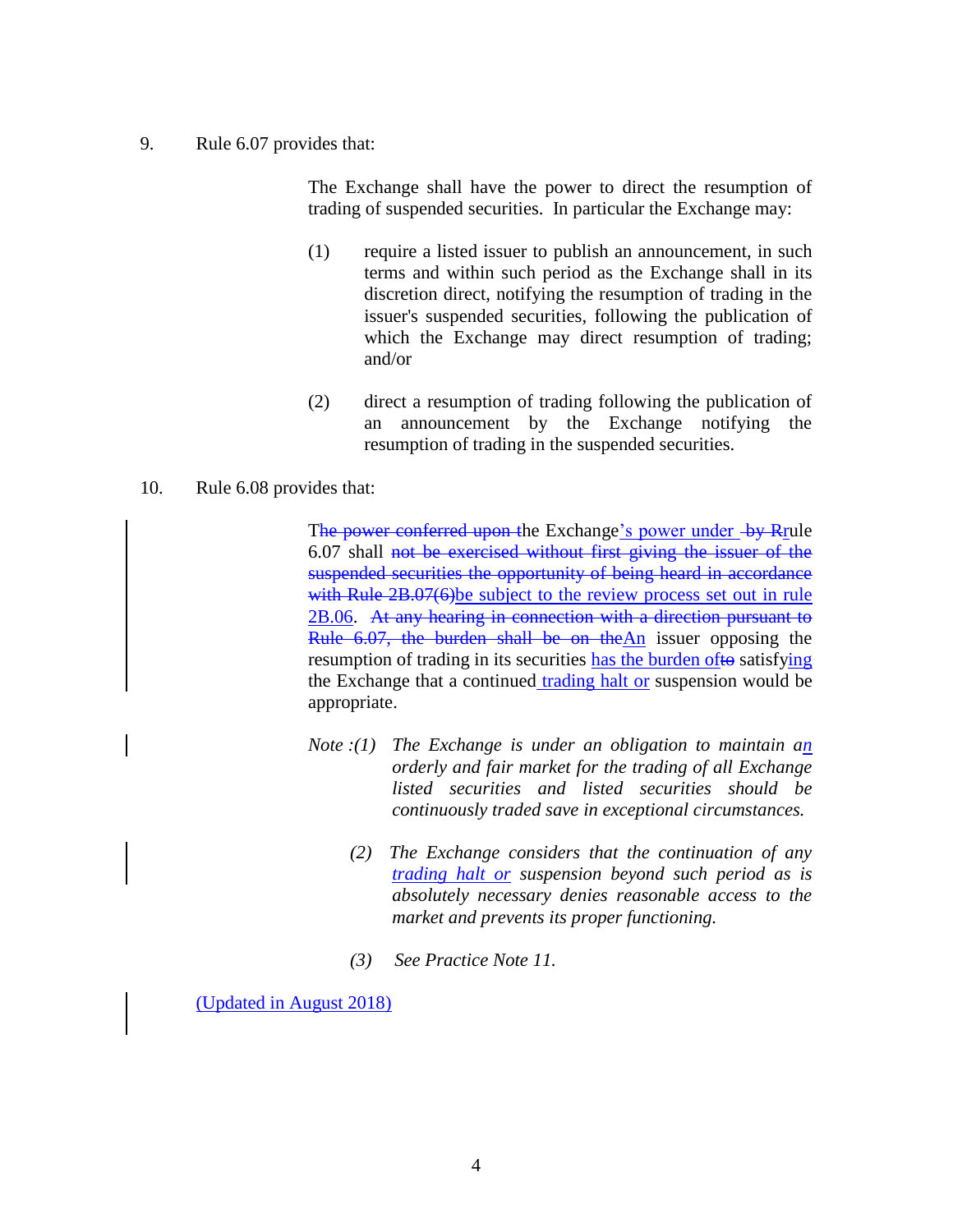11. Paragraph 4 of Practice Note 11 of the Listing Rules provides that:

In the interests of a fair and continuous market, the Exchange requires a suspension period to be kept as short as is reasonably possible. This means that an issuer must publish an appropriate announcement as soon as possible after the suspension arises. Under normal circumstances, the Exchange will restore dealings as soon as possible following publication of an appropriate announcement, or after specific requirements have been met.

Failure by an issuer to make an announcement when required, may, if the Exchange feels it to be appropriate, result in the Exchange issuing its own announcement and a restoration of dealings without an announcement by the issuer.

The Exchange wishes to re-emphasize the importance of proper security within an issuer, and the responsibility of the directors to ensure a proper and timely disclosure of all information necessary to investors to establish a fair and realistic valuation of securities traded in the market.

# **ANALYSIS**

- 12. The Exchange is under an obligation to maintain an orderly and fair market for the trading of all listed securities, and listed securities should be continuously traded except in exceptional circumstances. Continuation of any suspension beyond such period as is absolutely necessary denies reasonable access to the market and prevents its proper functioning. The structure of the Listing Rules and the continuing obligation regime place the onus on issuers to avoid any suspension of trading.
- 13. Any request for suspension must be supported by specific reasons and the burden is on the issuer to satisfy the Exchange that a suspension would be appropriate. Where trading has been suspended, it is the issuer's responsibility to provide the Exchange with all relevant information to enable it to take an informed decision whether or not the suspension continues to be appropriate.
- 14. In this case, trading in Company X's H shares was suspended at its request pending an announcement relating to the Proposal which it considered to be price sensitive. In the facts and circumstances of the case, the reason for suspension no longer applied upon publication of the Announcement and suspension should be lifted as soon as possible after the Announcement was made.